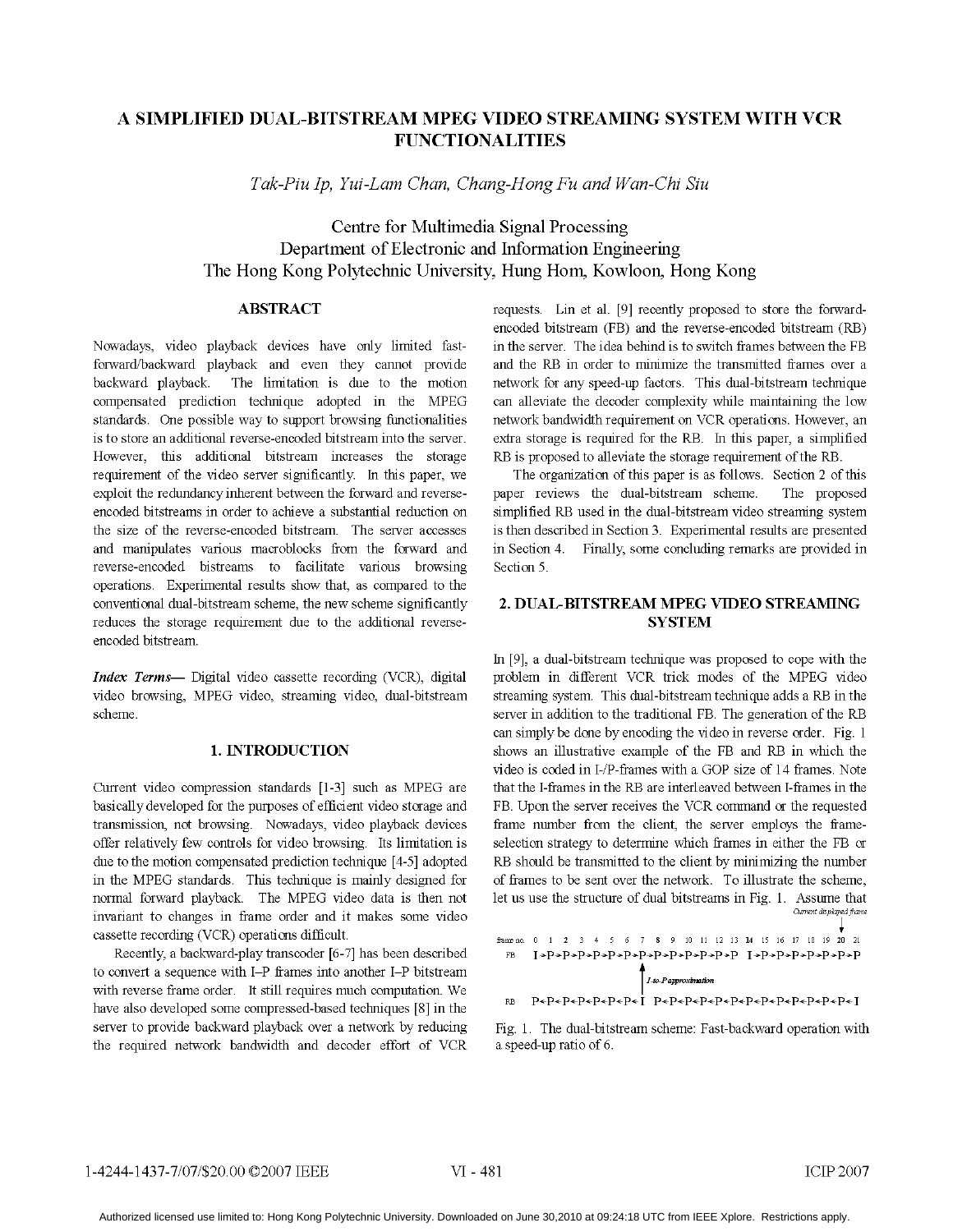the previous mode was in the normal forward play at frame 20 and the requested mode is fast-backward playback with a speed-up factor of 6. This operation requires to display frames 14, 8, etc. If the requested frame is an I-frame in one of two bitstreams, the frame can be decoded by itself. Thus, in the above example, frame 14 will be decoded from the FB directly since it is an Iframe. Then, the next frame to be decoded is frame 8. Since the requested frame is a P-frame in both bitstreams, the current displayed frame, or the nearest I-frame either in the FB or the RB is firstly selected to initiate the decoding of the requested frames. In this example, frame <sup>8</sup> will be decoded from frame <sup>7</sup> of the RB (an I-frame) since the nearest I-frame of the RB (frame 7) is the closest reference to frame 8. Note that frame <sup>7</sup> of the RB (an Iframe) is used as an approximation of frame 7 of the FB (a Pframe) to reconstruct frame 8 of the FB, as depicted in Fig. 1. This I-to-P approximation would cause the problem of reference mismatch in the reconstructed frame. It further causes drift when the approximated frames are used as the reference frames to predict the following P-frames and will last until the next I-frame. However, the subjective degradation is not significant visually due to the fast changes of the video content displayed [10].

## 3. SIMPLIFIED RB (SRB) IN THE DUAL-BITSTREAM SCHEME

As mentioned above, the dual-bitstream scheme can provide an effective way to support VCR operations for MPEG video. However, it requires extra storage for the RB. In this paper, a technique for reducing the storage requirement of the RB is suggested. The proposed technique attempts to exploit redundancy in some MBs found between the two bitstreams.



Fig. 2. Macroblock views of the proposed dual-bitstream and the definition of the SMB and non-SMB.

The situation in MB level of the dual-bitstreams is depicted in Fig. 2. In the server,  $MB_{(k,l)}^{FB_s}$  and  $MB_{(k,l)}^{BB_s}$  represent the MBs at the  $k^{th}$ row and  $l^{th}$  column of frame *n* in the FB and RB respectively.

To reduce the temporal redundancy in coding video sources, block motion-compensated prediction is used in which the previously transmitted and decoded frame serves as the prediction for the current frame. The difference between the prediction and the actual current frame is then the prediction error. The prediction errors in the FB,  $e_{(k,l)}^{B_s}$ , and the RB,  $e_{(k,l)}^{B_{s-1}}$ , are given by

and

$$
R_{(k,l)}^{RB_{n-1}} = MB_{(k,l)}^{RB_{n-1}} - MCMB^{RB_n}(mv_{(k,l)}^{RB_{n-1}})
$$
 (2)

 $e_{(k)}^{FB_n} = MB_{(k,l)}^{FB_n} - MCMB^{FB_{n-1}}(mv_{(k,l)}^{FB_n})$  (1)

where  $MCMB^{FB_{k-1}}(mv_{(k,1)}^{FB_k})$  stands for the motion-compensated MB of  $MB_{(k,l)}^{FB_s}$  which is translated by the motion vector  $mv_{(k,l)}^{FB_s}$  in frame  $n-1$  of the FB and  $MCMB^{RB_n}(mv^{RB_{n-1}}_{(k,l)})$  represents the motioncompensated MB of  $MB_{(k,l)}^{EB_{n-1}}$  with the displacement of the motion vector  $mv_{(k)}^{RB_{n-1}}$  in frame *n* of the RB. Note that, in contrast to the FB, frame  $n-1$  is predicted from frame n in the RB since this bitstream is generated by encoding the video frames in reverse order. All these prediction errors are transformed in the discrete cosine transform (DCT) domain. The DCT coefficients are then quantized, variable-length encoded and stored in the server.

In a video sequence, frames at the same time instant in the FB and RB are perceptually similar to each other. They actually represent the same contents and have similar color, texture, and objects, but the only difference is the coding directions, as described in (1) and (2). This means if the RB is encoded completely as a separate bitstream from the FB, a considerable amount of redundancy exists. To generate the RB in the proposed dual-bitstream scheme, the strategy is to reuse the MB data as much in the FB as possible. For this purpose, a special measure is taken to encode some MBs in the RB which can utilize the MB data in the FB. In the proposed technique, all coefficients of these MBs are not necessary to be encoded and they are defined as skipped MBs (SMBs) in the RB.  $MB_{(k)}^{RB_{n-1}}$  is defined as a SMB if the MB in frame *n* of the FB,  $MB_{(k,j)}^{FB}$ , is coded without motion compensation (non-MC MB). Otherwise, it is defined as a non-SMB. For illustration, we use the example in Fig. 2 again to give a clear account of the definition of the SMB. In this figure, since the motion vector of  $MB_{(0,0)}^{2\pi}$ ,  $mv_{(0,0)}^{2\pi}$ , is zero, it means that  $MB_{(0,0)}^{2\pi}$ is a non-MC MB and  $MB_{(0,0)}^{RB_{n-1}}$  is classified as a SMB. On the other hand, since  $MB_{(10)}^{FB}$  is coded with motion compensation (MC MB),  $MB_{(1,0)}^{RB_{n-1}}$  is classified as a non-SMB.

When  $MB_{(k,j)}^{RB_{n-1}}$  in the RB is found to be a SMB, its corresponding MB in frame *n* of the FB,  $MB_{(k,j)}^{FB_s}$ , is coded without motion compensation. It means that the spatial position of  $MB_{(k,j)}^{FB_{n-1}}$  in the FB is the same as that of  $MB_{(k,j)}^{FB_n}$ . Hence, for this specific case,  $M CMB^{FB_{n-1}}(mv_{(kj)}^{FB_n})$  is equal to  $MB_{(k,j)}^{FB_{n-1}}$ , and (1) can be rewritten as

$$
e_{(k,l)}^{FB_n} = M B_{(k,l)}^{FB_n} - M B_{(k,l)}^{FB_{n-1}} \tag{3}
$$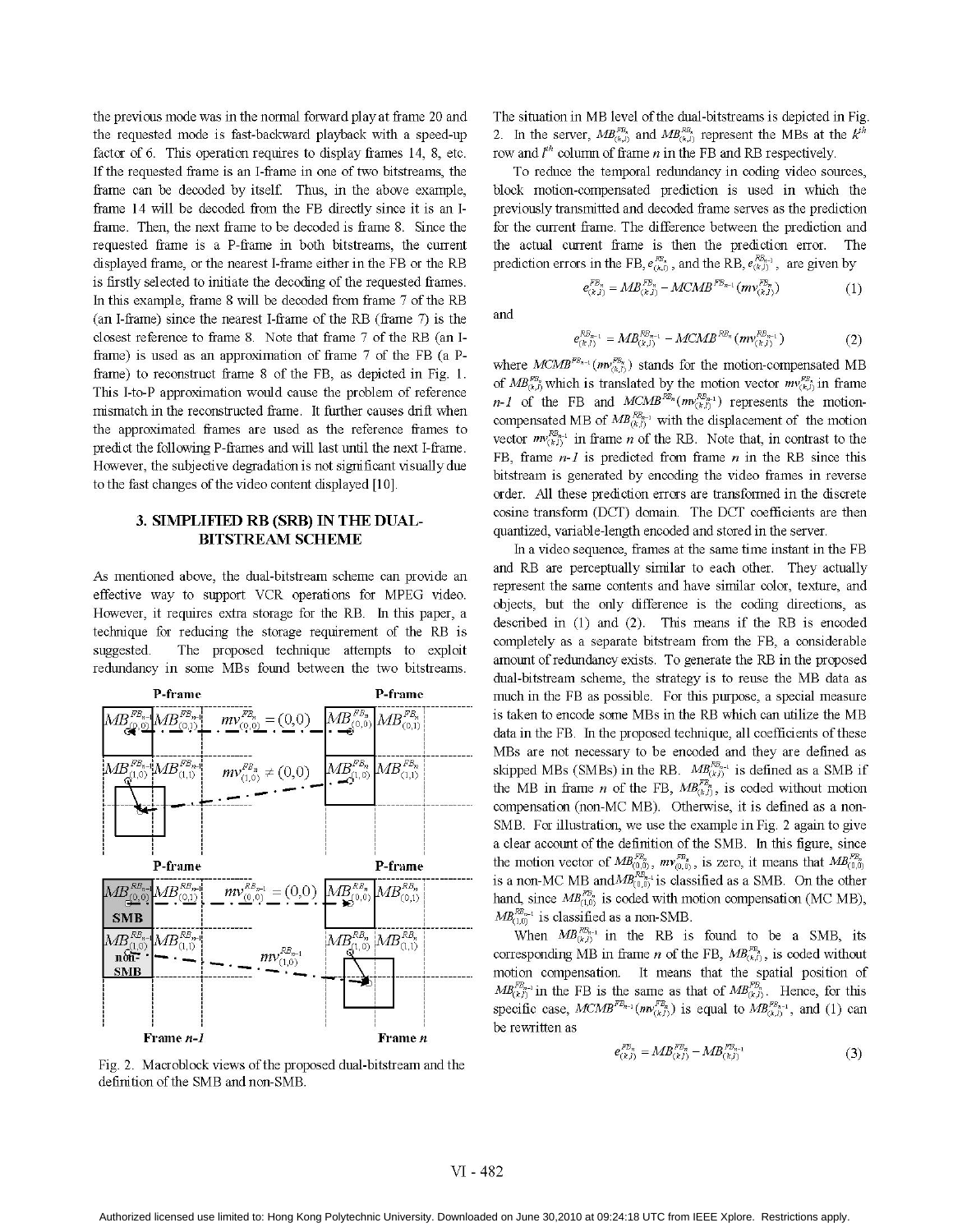In order to reuse the MB data as much in the FB as possible during encoding  $MB_{(k,l)}$  of the RB, its motion vector is enforced to zero as well, i.e.,  $mv_{(k,l)}^{-1} = 0$ . Such arrangement is to ensure  $MCMB^{RB_n}(m_{(k_1)}^{RB_{n-1}})$  is equal to  $MB^{RB_n}_{(k,j)}$  such that (2) becomes

$$
e_{(k,l)}^{R B_{n-1}} = M B_{(k,l)}^{R B_{n-1}} - M B_{(k,l)}^{R B_n}
$$
\n(4)

As mentioned before, frame  $n$  of the FB and RB share the same video content. Because of this, pixels of  $MB_{(k,l)}^{FB_n}$  and  $MB^{BB}_{(k,l)}$  are similar and it is reasonable to approximate  $MB^{BB}_{(k,l)}$  by  $MB_{(k)}^{FB}$  during various VCR operations. That is,

$$
MB_{(k,l)}^{RB_n} \approx MB_{(k,l)}^{FB_n} \tag{5}
$$

Similarly,

$$
MB_{(k,l)}^{RB_{n-1}} \approx MB_{(k,l)}^{FB_{n-1}} \tag{6}
$$

By putting  $(5)$  and  $(6)$  into  $(4)$ , it can be rewritten as

$$
e_{(k,l)}^{E_{n-1}^{B}} = MB_{(k,l)}^{E_{n-1}^{B}} - MB_{(k,l)}^{E_{n}^{B}} \tag{7}
$$

From  $(3)$  and  $(7)$ , we get

$$
e_{(k,l)}^{EB_{n-1}} = -e_{(k,l)}^{FB_n} \tag{8}
$$

By applying the DCT to (8) and considering that the DCT is an odd transform, we can obtain  $e_{(k,l)}^{\text{RB}_{n-1}}$  in the DCT domain as indicated below,

$$
DCT(e_{(k,l)}^{EB_{n-1}}) = -DCT(e_{(k,l)}^{FB_n})
$$
\n(9)

Then the quantized DCT coefficients of  $e_{(k,l)}^{RB_{n-1}}$  are computed as

$$
Q[DCT(e_{(k,j)}^{RB_{n-1}})] = -Q[DCT(e_{(k,j)}^{PB_n})]
$$
(10)

 $Q[DCT(e_{(k,1)}^{RB_{k-1}})]$  is the quantized DCT coefficients to be encoded in the RB. However,  $Q(DCT(e_{(k,l)}^{FB_n}))$  is already available in the FB. From (10),  $Q[DCT(e_{(k,j)}^{RB_{n+1}})]$  can be extracted directly from the FB by simply inverting the signs of all quantized DCT coefficients in  $Q[DCT(e_{(k,l)}^{FB})]$ . Therefore, the server can store the simplified RB (SRB) instead of the RB. SRB is the one that video data about the SMBs are not encoded and the quantized DCT coefficients are taken from the FB during VCR operations. In other words, the TABLE <sup>1</sup>

PERCENTAGE OF SMB FOR VARIOUS SEQUENCES.

| Claire       | 91.33% |
|--------------|--------|
| Grandma      | 86.78% |
| Salesman     | 64.20% |
| Carphone     | 59.27% |
| Table Tennis | 51.93% |
| Foreman      | 45.03% |
| Football     | 39.40% |

data in these MBs are shared among the FB and SRB. Therefore, the storage requirement of the SRB can be reduced remarkably.

For a real world image sequence, the block motion field is usually gentle and smooth, and varies slowly. As a consequence, the distribution of motion vector is center-biased [10], as demonstrated by some typical examples as shown in Table <sup>1</sup> which shows the distribution of SMB for various sequences, including "Claire", "Grandma", "Salesman", "Carphone", "Foreman", "Table Tennis" and "Football". These sequences have been selected to emphasize different amount of motion activities. It is clear that over 90% and 39% of the MBs are SMB for sequences containing a low and high amount of motion activities respectively. The more SMBs in the SRB, the more bits can be saved.

#### 4. EXPERIMENTAL RESULTS

In this section, we show a large amount of experimental works in order to evaluate the performance of the proposed SRB when applied to the dual-bitstream streaming system with VCR support. MPEG-4 encoder [11] was employed to encode various video sequences with different spatial resolutions and motion characteristics. "Foreman", "Carphone", "Claire" and "Grandma" are typical videophone sequences in OCIF  $(176\times144$  pixels) format. "Salesman", "Football", and "Table Tennis" are in either CIF (352 $\times$ 288 pixels) format or SIF (352 $\times$ 240 pixels) format. Each test sequence was encoded into two bitstreams, the FB and the SRB (or RB). For all test sequences, the frame-rate of the video stream was 30 frames/s and the GOP length was <sup>14</sup> with an I-P structure.

In Table 2, we show the bitstream size and the average PSNR value for each test sequence that was encoded into the RB and SRB. In this table,  $\triangle$ PSNR and  $\triangle$ SIZE represent a PSNR change and percentage change in the bitstream of the SRB when compared to the original RB. A positive value means an increment whereas a negative value means a decrement. It can easily be seen that the required storage in the server of the proposed SRB is much fewer that that of the original RB. The results are more significant for the sequences "Salesman", "Claire", and "Grandma" as shown in Table 2. In these sequences, the size of the SRB can be reduced by 40-48% as compared to the original RB. It is due to the reason that these sequences contain more SMBs in which the redundancy to be exploited between the two bitstreams becomes more significant. For sequences containing high motion activities such as "Football", "Table Tennis",

| AVERAGE PSNR AND BITSTREAM SIZE FOR VARIOUS SEQUENCES. |                    |          |          |          |        |          |            |          |                                                                                                                                                          |                        |  |  |
|--------------------------------------------------------|--------------------|----------|----------|----------|--------|----------|------------|----------|----------------------------------------------------------------------------------------------------------------------------------------------------------|------------------------|--|--|
|                                                        |                    | BITRATE  | FB       |          | RB     |          | <b>SRB</b> |          |                                                                                                                                                          |                        |  |  |
| <b>SEQUENCES</b>                                       | RESOLUTION         | of FB    | PSNR(dB) |          |        |          |            |          | $\text{Size}(\text{KB})  \text{PSNR}(\text{dB})  \text{Size}(\text{KB})  \text{PSNR}(\text{dB})  \text{Size}(\text{KB})  \Delta \text{PSNR}(\text{dB}) $ | $\Delta \mathrm{Size}$ |  |  |
| Salesman                                               | $(352 \times 288)$ | 3 Mbps   | 42.171   | 2407.074 | 40.600 | 2498.703 | 40.265     | 1292.170 | $-0.334$                                                                                                                                                 | $-48.29%$              |  |  |
| Football                                               | $(352 \times 240)$ | 3 Mbps   | 34.318   | 2554.604 | 32.825 | 2781.006 | 32.705     | 2144.181 | $-0.119$                                                                                                                                                 | $-22.90\%$             |  |  |
| TableTennis                                            | $(352 \times 240)$ | 3 Mbps   | 38.907   | 2248.761 | 37.094 | 2362.411 | 36.644     | 1786.607 | $-0.449$                                                                                                                                                 | $-24.37%$              |  |  |
| Foreman                                                | (176×144)          | 128 Kbps | 29.019   | 107.365  | 27.682 | 121.813  | 27.541     | 96.051   | $-0.141$                                                                                                                                                 | $-21.15%$              |  |  |
| Carphone                                               | $(176\times144)$   | 128 Kbps | 33.036   | 107.729  | 31.799 | 119.139  | 31.643     | 86.188   | $-0.156$                                                                                                                                                 | $-27.66%$              |  |  |
| Claire                                                 | (176×144)          | 128 Kbps | 40.673   | 103.487  | 39.973 | 110.903  | 39.648     | 66.702   | $-0.325$                                                                                                                                                 | $-39.86%$              |  |  |
| Grandma                                                | (176×144)          | 128 Kbps | 36.322   | 107.430  | 35.843 | 116.936  | 35.726     | 68.207   | $-0.118$                                                                                                                                                 | $-41.67%$              |  |  |

TABLE 2

#### VI - 483